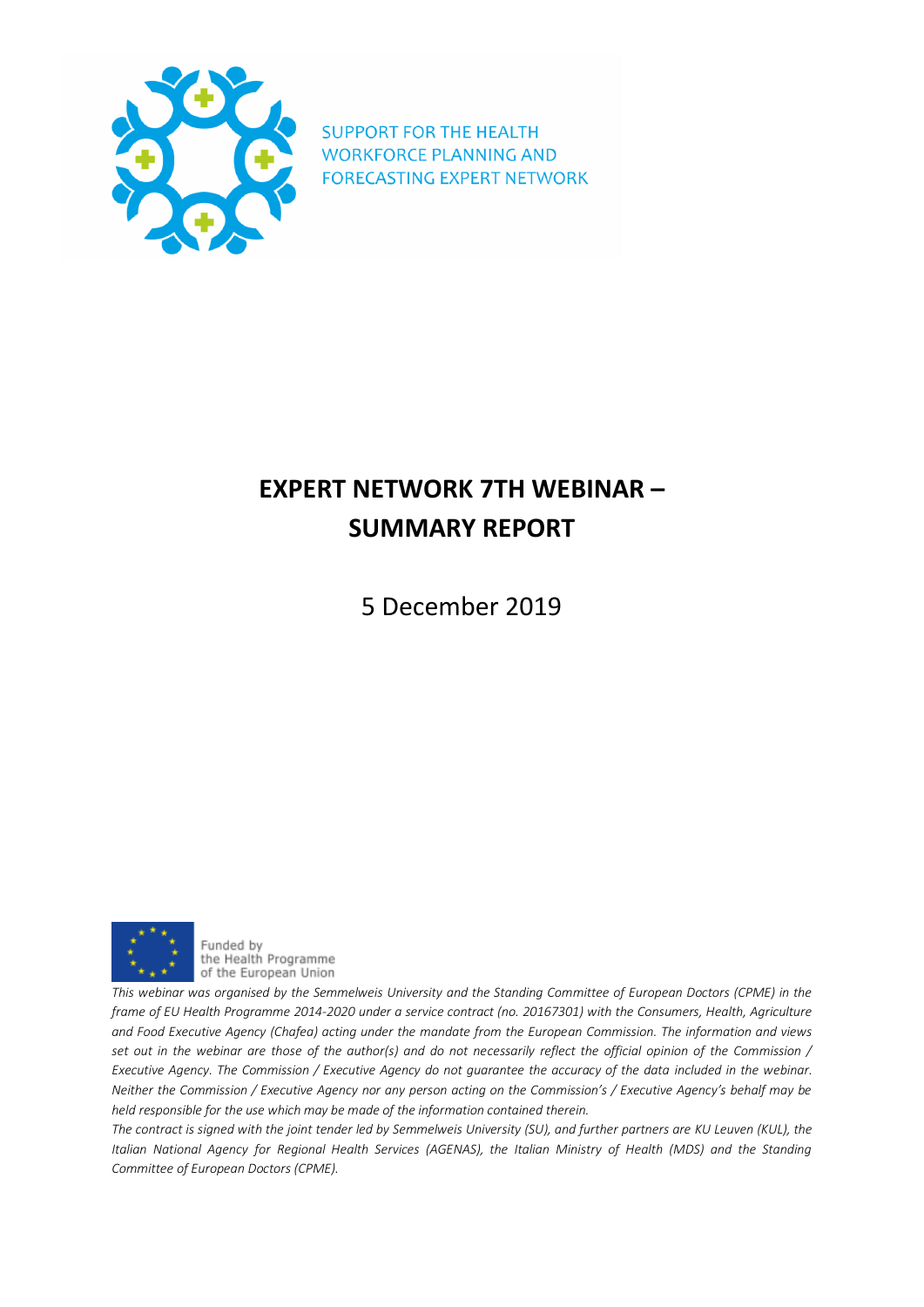## *INTRODUCTION*

On 5 December 2019, the joint tender ['Support for the Health Workforce Planning and](http://www.healthworkforce.eu/)  [Forecasting Expert Network' \(SEPEN\)](http://www.healthworkforce.eu/) organised its seventh webinar for the expert network. This edition focused on '*The digital transformation and digital skills of the health workforce'*. The webinar was moderated by Ms Sarada Das.

## *SUMMARY OF DISCUSSIONS*

The webinar was opened with a presentation by **Mr Clayton Hamilton** from the Division of Health Systems and Public Health at World Health Organization Regional Office for Europe and responsible for leading the initiative on Digitalisation of Health Systems. He explained that despite Member States' different points of departure all shared the common objective of achieving universal health coverage (UHC). The importance of digitalisation in this process was recently reaffirmed by the World Health Assembly and enshrined in the WHO Global Strategy on Digital Health. The strategy will support governments in navigating the digital transformation and offering support suited to countries' specific needs. WHO-Europe already hosts a number of ongoing initiatives which are contributing to the development of comprehensive digital health policies, addressing i.a. health information including the development and use of mobile Health (mHealth), or the feasibility of using benchmarks for the standardized assessment of artificial intelligence (AI) for health solutions within WHO-ITU Focus Group on AI4Health. WHO-Europe identified key digital health challenges in Europe including health workforce engagement and training. Discussions are moving towards an understanding that digitalisation will not mean 'more of the same, but faster' but catalyses a paradigm shift around the roles of patients, health professionals, and data. As European countries have many common goals within digital health as digitalising health information or addressing privacy and security, the ones of more advanced countries include creating biobanks and personalised medicine, establishing big data initiatives or implementing blockchain-based solutions. In all processes, topics such as governance, financing and interoperability of digital health are highlighted as frequent challenges. One of the key projects are the digital skills of the workforce, its changing responsibilities and its role leveraging data.

As leader of the work on eSkills for professionals carried out in the 3rd Joint Action supporting the eHealth Network (eHAction), **Ms Linda Keane** from the Irish Computer Society, zoomed in on this aspect of the digital transformation. She illustrated the current mismatch of eSkills and expectations as for example established in a [2019 study of the](https://emsa-europe.eu/wp-content/uploads/2019/06/ESD-Deans-Meeting-Rotterdam-2019-1.pdf)  [European Medical Students' Association \(EMSA\)](https://emsa-europe.eu/wp-content/uploads/2019/06/ESD-Deans-Meeting-Rotterdam-2019-1.pdf) on digital health and medical education. The large majority of surveyed health professionals reported to have received no training, or insufficient training, in digital health technology. To support the improvement of the health workforce's digital literacy, the eHAction is building on existing competence frameworks, including the European eCompetence Framework, the Health Information Technology Competences project, and the Joint Action to support the eHealth Network (JAseHN). The consolidation of this work has resulted in a demo version of 'Careers Plus', an interactive website which enables professionals to self-asses their current skills level and identify skills gaps and training needs according to their specific job profile. The website is currently being piloted and user feedback is integrated into future updates. It has also identified a key challenge: it is difficult to be aware of the limits of one's own knowledge, i.e. 'we do not know what we do not know'. The eHAction is conscious the need to tailor eSkills to individual